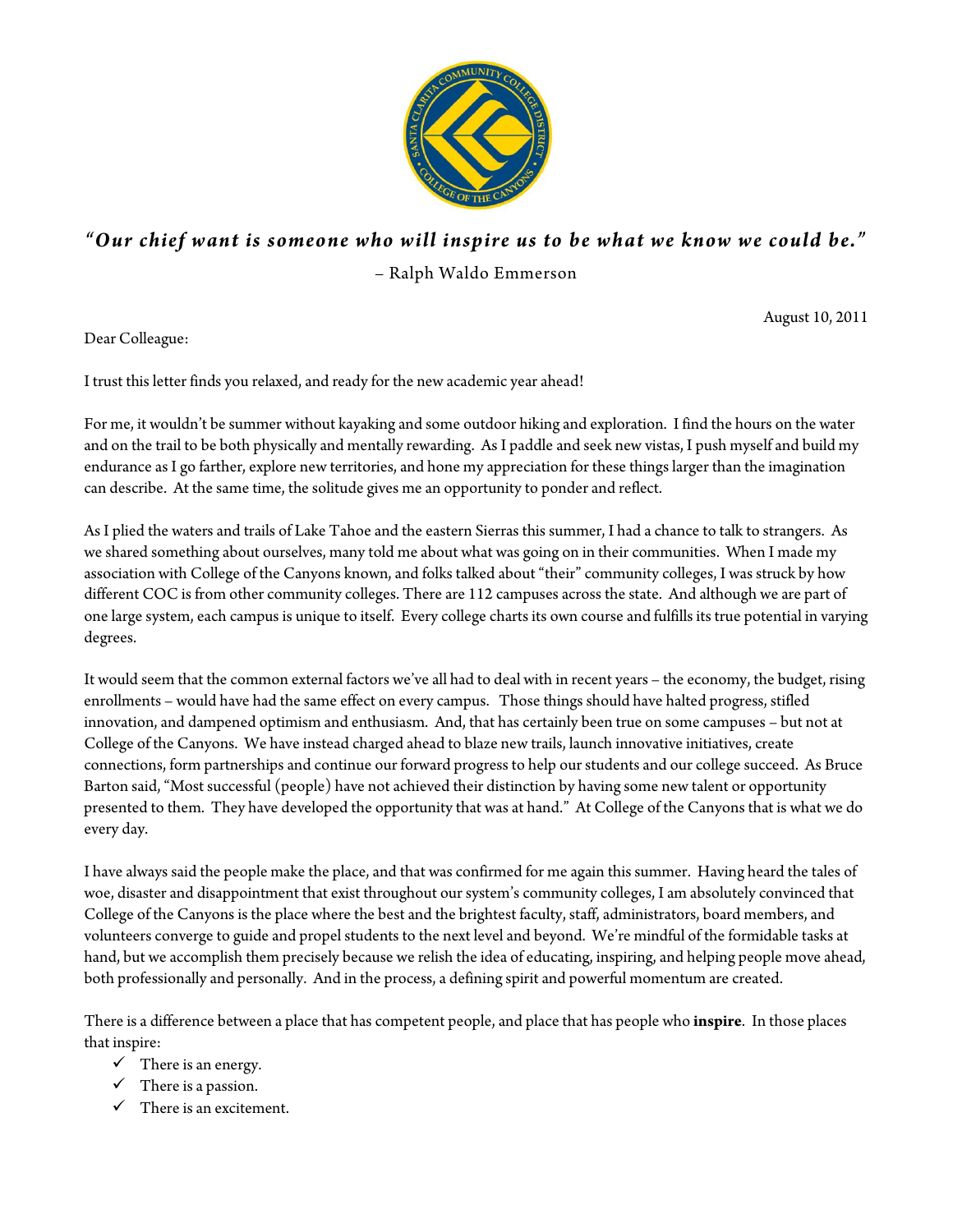- $\checkmark$  There is a spirit.
- $\checkmark$  There is a cause and a calling.
- $\checkmark$  There is a hope.

At College of the Canyons, where we inspire people daily, I believe that is the most important difference between us and other colleges. In their relatively short time with us, we provide our students with the skills and knowledge to help them succeed and excel in an increasingly complex world. We help people get where they want to go in life, and we inspire others to discover new destinations—all the while instilling a sense of passion, commitment, and excellence in what they do. We put life into the dreams and futures of people where before they had been lifeless or directionless with no destination on the horizon. We accomplish this by practicing what we preach and by being passionate and committed in our own quest for excellence. Because we know what we can and should do and because **we do it**, we make an incredible difference in the lives of others. As has been said, "You may only be someone in the world, but to someone else, you may be the world."

How is it that we are able to inspire others? While it is because of many things, I believe six key characteristics define our college, set us apart from the rest, enable us to influence those around us, and give us the power to inspire our students. We are:

- $\checkmark$  Optimistic
- $\checkmark$  Confident
- $\checkmark$  Enthusiastic
- Motivated
- $\checkmark$  Resilient
- $\checkmark$  Productive

#### **Optimistic**

We shape the opinions and hopes of others in the broadest and most profound ways as we inspire in others the desire to **want** to make a difference. And in the process, we create a lasting legacy.

- Someone once said, "What you see depends on what you're looking for." You inspire others to carefully consider their point of view. We all observe the same events but see different things. Being in an environment in which people **see** the bright side is a night and day difference from those who opt for the "dark side" first.
- Seeing the bright side puts people in a **good mood.** And research (Seligman) shows that people who are in a good mood select higher goals, perform better, and persist longer.
- $\checkmark$  Optimism can be learned, and at COC, it is taught everyday in every corner of the campus.

As a result of our optimism, we help people see possibilities beyond their current reality. Sometimes they never knew the possibilities existed. But more often than not, they never saw those possibilities as something within their reach.

# **Confident**

An attribute widely displayed in every program and department at College of the Canyons is confidence—the abiding belief that if you attempt something, you will succeed. Tom Krause said, "If you only do what you know you can do – you never do very much." That is certainly not the case at College of the Canyons as people try new things daily. **You** demonstrate your confidence as:

- $\checkmark$  You act with assurance and boldness.
- $\checkmark$  You have strong belief in your capabilities.
- $\checkmark$  You don't shy away from difficult tasks.
- $\checkmark$  You have high aspirations and strong commitments to the goals you choose to pursue.
- $\checkmark$  You don't give up quickly.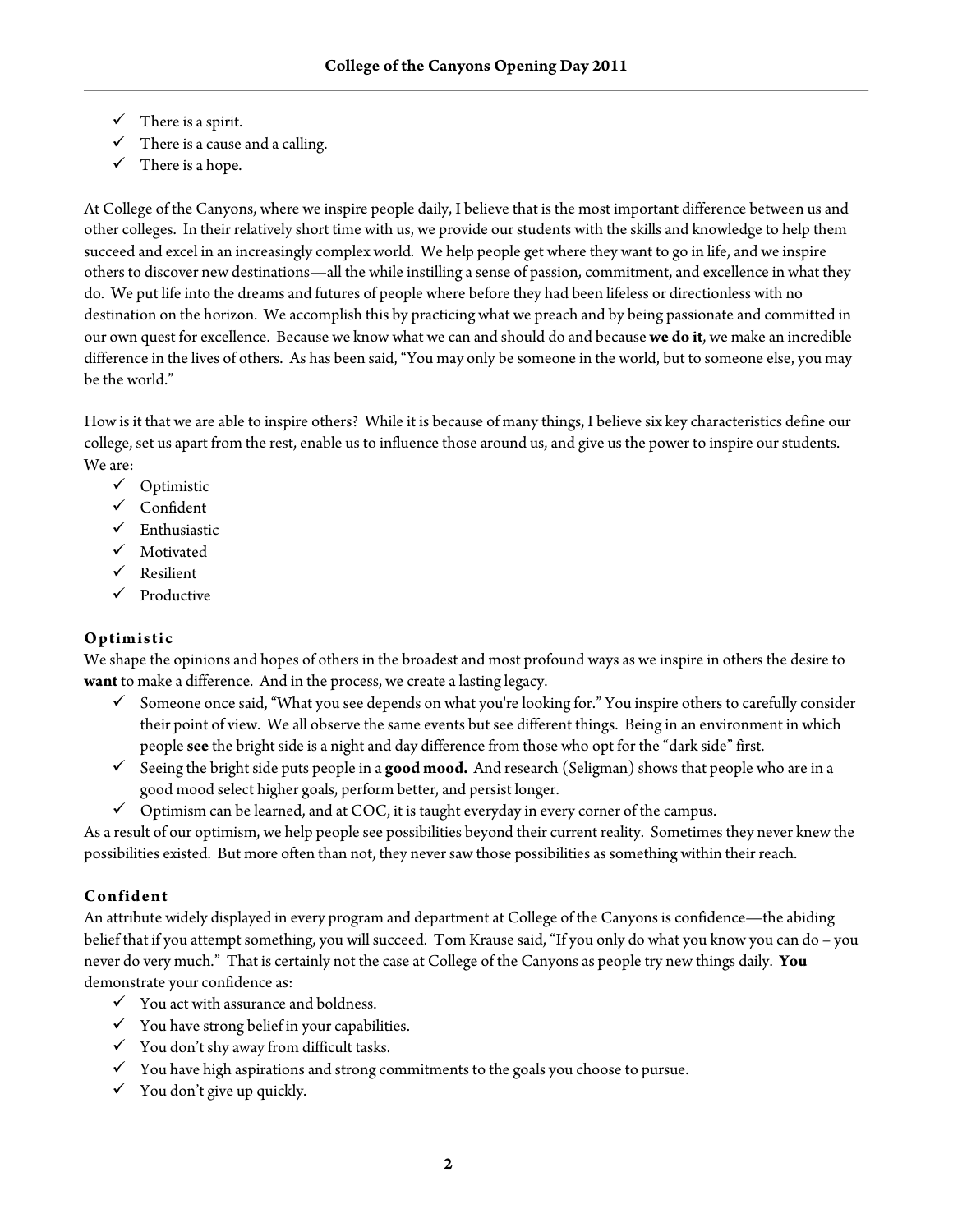- $\checkmark$  You recover and rebound after a less than successful try.
- $\checkmark$  You perform well.

Investing energy is not worth it unless you have a strong belief you will succeed. As Frank Lloyd Wright said, "The thing always happens that you really believe in, and the belief in a thing makes it happen." If you have confidence, you have that! And, **you** do! Confidence empowers you to push forward and upward to try things that are new and challenging, and we see that happen time and again at College of the Canyons.

#### **Enthusiastic**

Some places and people merely go through the motions. Some people deliberately constrain their enthusiasm. Others, like **you**, inject passion and energy into what they do. You've heard me say this many, many times, but it's so true it bears repeating again: Attitude makes a difference. In fact, I believe, attitude makes THE difference – attitude is everything. William James said, "The greatest discovery of my generation is that a human being can alter his life by altering his attitudes." Because of our attitudes, we are not only changing our lives, but the lives of those whom we serve.

The prevailing attitude at COC is one of enthusiasm and "can do." It is evident in every smile you offer a student when they register. It's evident in every question you patiently answer during office hours. It's evident in the pride with which you do your work.

Such enthusiasm is not the norm on other campuses. Our students sense that difference and it draws them here. It's also the reason why, after transferring, many are quick to say they received a better education at College of the Canyons than at a four-year college or university.

From your enthusiastic attitude, it's clear that you are engaged and feel a profound connection to what you do. As a result, you drive our innovation and accomplishments and move us ahead. Together:

- $\checkmark$  We work to attract people with energy and enthusiasm.
- $\checkmark$  We support them to grow and develop.
- $\checkmark$  We support innovation and creativity.
- $\checkmark$  We provide excellent service to our customers.

Because **you act** with great enthusiasm, we—COC—become more enthusiastic. Our attitude creates the context for what we do and for our students. That lights the spark in them to believe they can, and in turn develops the enthusiasm to move them forward.

#### **Motivated**

Because you are enthusiastic, that naturally leads to you being motivated. I define motivated as taking initiative. Around here, people don't sit around and wait to be told to do something. Because people are given the freedom and encouragement to experiment and innovate, they look around and see what needs to be done and begin to do it.

- $\checkmark$  You step into resolve something that is about to fall between the cracks.
- $\checkmark$  You take ownership for solutions.
- $\checkmark$  You take risks.
- $\checkmark$  You risk doing.
- $\checkmark$  You have the mentality to seek to do the most you can in your work versus only doing what is least expected.
- $\checkmark$  You are responsible.
- $\checkmark$  You do what is right for our college.

Faculty, classified staff, administrators, board members – we all share a dissatisfaction with the status quo, and a relentless desire to make things better. We want to serve our students better. We want to serve our local businesses better. Jimmy Johnson said, "The difference between ordinary and extraordinary is that little extra." In short, we want to do whatever we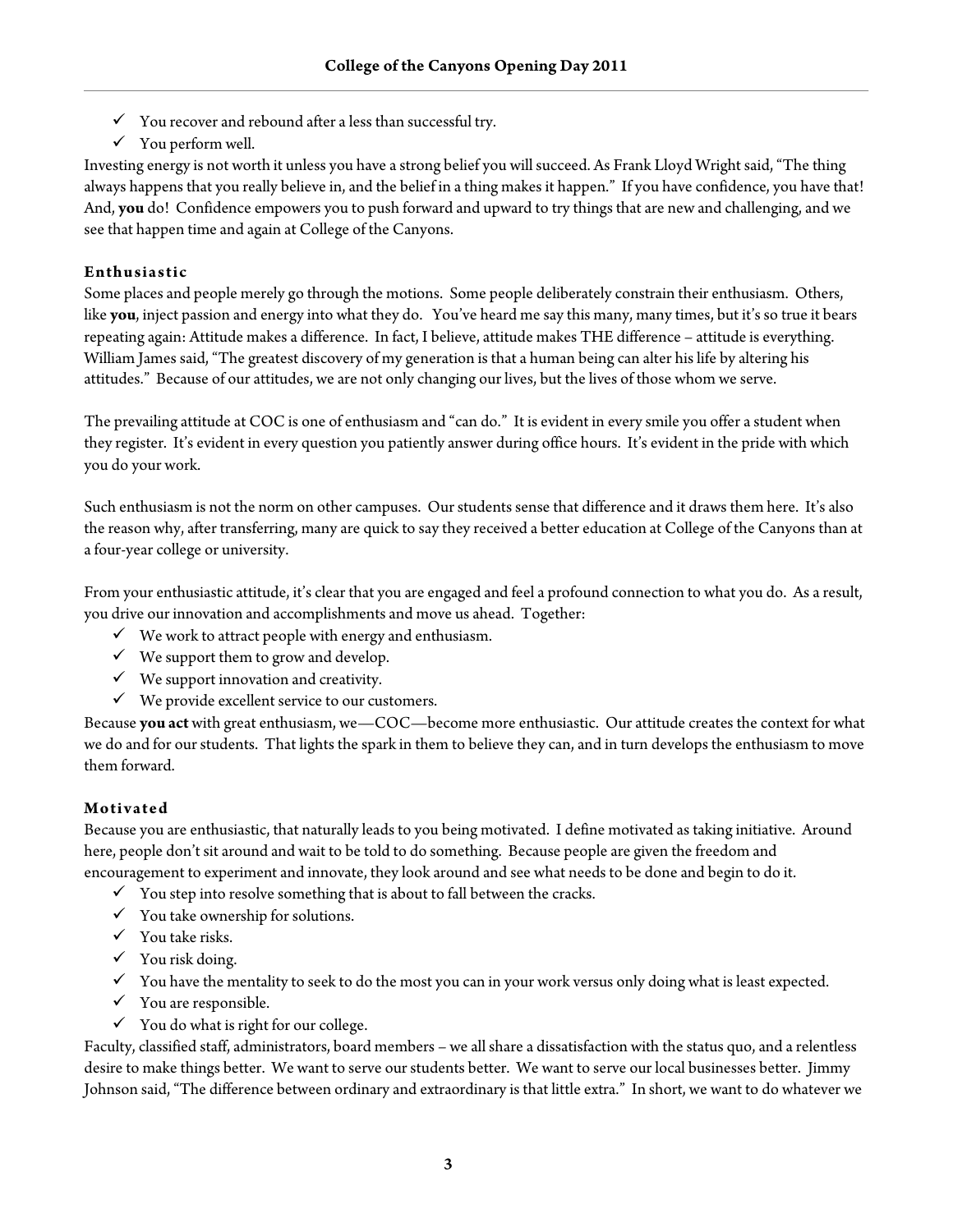can to better serve our community – and we take the initiative to give that little extra and do it! That motivation lives with each and every one of you – after all, the only person who can really motivate you – is you!

#### **Resilient**

We at COC are resilient. When we face adversity, we bounce back from barriers and hurdles. Why? We see barriers as largely external, temporary, and surmountable. We accept reality, yet work to improve and adapt to circumstances to achieve our goals.

Here is the thing about adversity; if you can make it your friend, you may find yourself in one of the most transformational situations that life has to offer. People generally don't choose adverse circumstances, but when they find themselves in them, it's how they deal with the unexpected that separates those who fail from those who achieve their goals and succeed. After adverse circumstances, we immediately analyze the situation to see what went wrong, and we focus on what we could have done differently.

While no one likes to experience adversity, it can become one of the most powerful catalysts for change. We always have a choice. No matter how terrible the setback, we can choose to look back and let it consume us, or we can face the situation head-on and make the most of it. By facing it, we are stretched, and learn from it. We choose the path that delivers the greatest benefit, not only overcoming adversity, but better yet, using what we learned to improve ourselves.

When we look at people who have overcome adversity, we see the same traits we see in those who exhibit leadership. They are:

- $\checkmark$  Naturally intuitive.
- $\checkmark$  Can size up situations quickly.
- $\checkmark$  Able to empathize with others.
- $\checkmark$  Resourceful and innovative in both practical and detailed manners.
- $\checkmark$  Visionary.
- $\checkmark$  Knowledgeable and perceptive.
- $\checkmark$  Able to adequately get information that is missing.
- $\checkmark$  Clearly exhibit wisdom and sound reasoning in matters small and large.
- $\checkmark$  Possess outstanding personal values and strong work ethic.
- $\checkmark$  Passionate with purpose.
- $\checkmark$  Looking to learn and able to keep abreast in an ever-changing world

Do those qualities seem familiar? They should – they describe **you**!

**You**, as an individual, and together with your colleagues, are consistently great and have these traits! You are adept at:

- $\checkmark$  Both system and local thinking—understanding not only the big picture, but also what is happening at your doors. You get results quickly and anticipate problems and successes.
- $\checkmark$  Sifting, sorting, prioritizing, discarding, storing, and stitching together information that gives our college a business savvy—an edge others do not enjoy.
- Knowing what you don't know so you can fill the information voids, gather the information, learn from others' expertise, and refrain from making a decision before you know it is a good decision.
- $\checkmark$  Digging down until you have reached the root of a problem so your efforts all contribute to finding it and making it better.
- $\checkmark$  Communicating, both through discussions and presenting different views to dialog where they are presented as a means of developing a new perspective and a richer grasp of complex issues by listening well.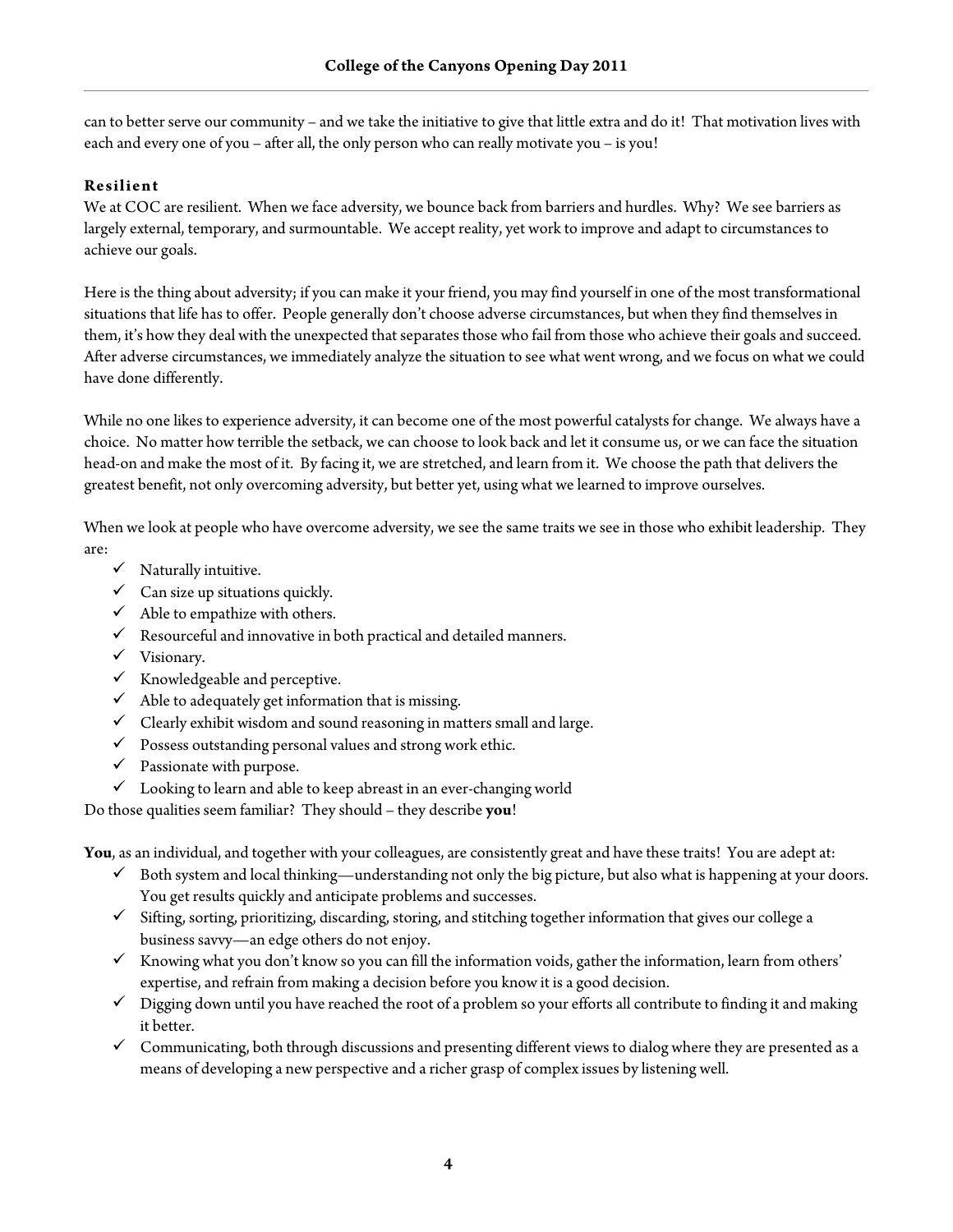And, empathizing and seeking to understand by being in someone else's shoes, by being able to see the thoughts, feelings, and objectives of others.

You accept what comes your way. You determine NOT to let it stop you. You use what adversity has taught you and you end up better than you were before adversity struck. You encounter challenges, but because you are resilient, you maintain much greater composure in difficult situations. The difference is in how you respond to events.

- $\checkmark$  You plan.
- $\checkmark$  You anticipate.
- $\checkmark$  You prepare multiple paths to get somewhere.
- $\checkmark$  You change quickly.
- $\checkmark$  You are passionate.
- $\checkmark$  You don't brood about things.
- $\checkmark$  You talk to others and solve problems, build bridges, and make connections.

And in return, **you** continue to inspire others and create a climate for success.

# **Productive**

As a result of being optimistic, confident, enthusiastic, motivated and resilient, you achieve more than others think is possible. Much of what was forecast in last year's Opening Day letter came to fruition – along with so much more. The accomplishments have been amazing. Working together, we:

- Secured more than **\$6.1 million** in grant revenue to fund innovation and needed programs.
- Redeveloped our **Human Resources website** to provide a professionally designed informational website highlighting COC as an employer of choice and information on working and living in the Santa Clarita Valley.
- $\checkmark$  Saw the **1,604<sup>th</sup>** person graduate from the University Center with a bachelor's degree or master's degree.
- Secured \$**1.9 million** in economic development grants and training revenue for the Small Business Development Center, Center for Applied Competitive Technologies, Business Incubator, and Employee Training Institute so we could help area businesses retool, retrain, and build momentum in these challenging economic times.
- Provided training services to **3,063 local employees** and served **547 employers**through ETI, CACT and SBDC.
- Launched the week-long "**Celebrating the Humanities**" program, which featured a wide range of events enjoyed by faculty, staff and students.
- Hosted another successful installment of "**ArtStart**," and provided the community with samplings from the artistic offerings at COC - music, dance, theatre, RTVF, animation, graphic design and studio arts.
- Received recognition as the **top-performing SBDC** in the Los Angeles region as measured by client results/service levels provided.
- Approved **new degrees and certificates**for Electromechanical Systems, Electronic Systems Technology-Residential Applications, Medical Office Administrative Assistant, Skills for Healthy Aging Resources and Programs (SHARP) and Solar Energy Technician, as well as three degrees in Mathematics, Psychology, and Sociology that are part of the streamlined transfer process established by Senate Bill 1440.
- Reached out to **80 local organizations**through the efforts of more than **45 faculty and staff** and **400 students**, which resulted in our Service Learning Program being named to the President's Higher Education Community Service Honor Roll (one of only 16 colleges or universities in California to receive the distinction – and the only community college).
- Launched the **Medical Lab Technician** training program, becoming one of the first community colleges in the region to offer training in this high-demand field.
- Served **17,000 elementary school students**through the K-12 Arts Education Partnership.
- Completed the Osher Foundation Scholarship Challenge, and generated **\$1,065,000** in scholarship funds, which will be matched by \$532,500 and create 95 \$1,000 scholarships every year for the rest of time.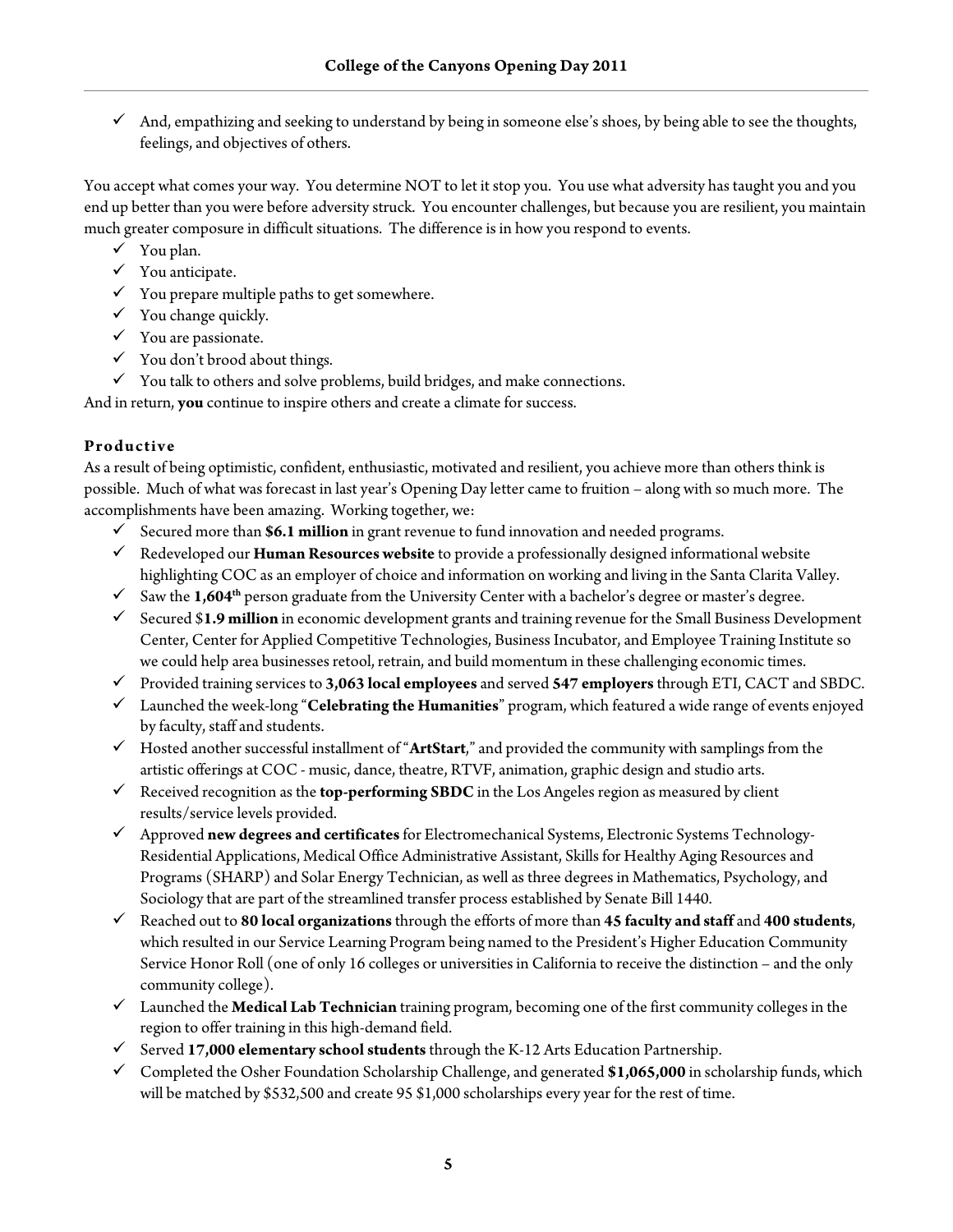- Moved the **Re-Entry/Veterans Center** into its own office so we could expand its services and help ensure our growing number of veterans and re-entry students are successful as they work toward completing their educational goals.
- Cheered as our **Cougar Hockey** team won its first-ever national championship.
- Celebrated with our **Speech Team** as a COC student won a national gold medal for the first time ever.
- Opened the much-needed **30,000**-square-foot expansion of Mentry Hall.
- Broke ground on the \$16 million expansion of the **Library**, which will enable the Tutorial Learning Center (TLC) to move from Bonelli Hall and grow its services.
- Established an Alternative Energy Regional Center backed by a **\$3 million** grant from the National Science Foundation (NSF).
- Continued to grow our own leaders as we conducted  $LEAP<sup>2</sup>$  and saw 36 participants graduate from the advanced session of the popular professional development program.
- Launched the **Fast Track Training Institute**, which is helping local residents quickly obtain the skills needed to launch careers in high-demand, high-wage industries.
- Celebrated as the **"Just Jazz"** vocal group was one of six collegiate vocal ensembles in the nation selected to compete at the Next Generation Jazz Festival and placed second among a field of 14 high school and college jazz choirs.
- Expanded our **Honors Program** and made more courses available to students.
- Finished four more gardens in the **Gardens of the Canyons** project, bringing the total completed to 11 out of 14.
- Learned through our research that student athletes who met 76 percent or more of the required hours in **The Zone** had higher success rates than athletes who completed fewer hours.
- Congratulated our **Phi Theta Kappa** students as they placed second at the Nevada/California Regional Convention (out of 98 chapters in the region) on their Honors Research Topic.
- Cheered as Honor students Belem Casas, Fiorella Candamo, and Vahid Hamzeinejad, made the **All-California Academic First Team**.
- Congratulated **Cooperative Work Experience Education** for being named "Outstanding College/University" for its exemplary internship and work experience program by the California Internship & Work Experience Association (CIWEA).

What we accomplish together is nothing short of amazing – and inspiring. I know the achievements of your colleagues help you to envision, create, and continue advancing forward toward bringing your own innovations to life. So let's celebrate them all!

# **So What's Ahead For College of the Canyons?**

As we look ahead, I know great things are in store because success inspires more success. Your optimism, confidence, enthusiasm, motivation, and resiliency have set the stage for our college's record of accomplishment, and we will continue to build on that foundation. Bolstered by your commitment to innovation, and those of the colleagues with whom you collaborate in creative and strategic ways, we will be inspired to launch many amazing initiatives in the 2011-12 academic year. This is just a snapshot of what we will accomplish together:

- To better serve our students, we will **double the size of our library** by adding **52,000** square feet of state-of-theart space to house the TLC, instructional labs, classrooms, offices and expanded Library facilities.
- We will debut the **Applied Technology Building** at the Canyon Country Campus for the start of the fall semester. Be sure to join us as we celebrate its official opening with a ribbon cutting at 5 p.m. on August 25.
- We will begin construction of a five-story burn tower, an ambitious expansion of the **Del Valle Fire Training Center**in Val Verde in partnership with the Los Angeles County Fire Department.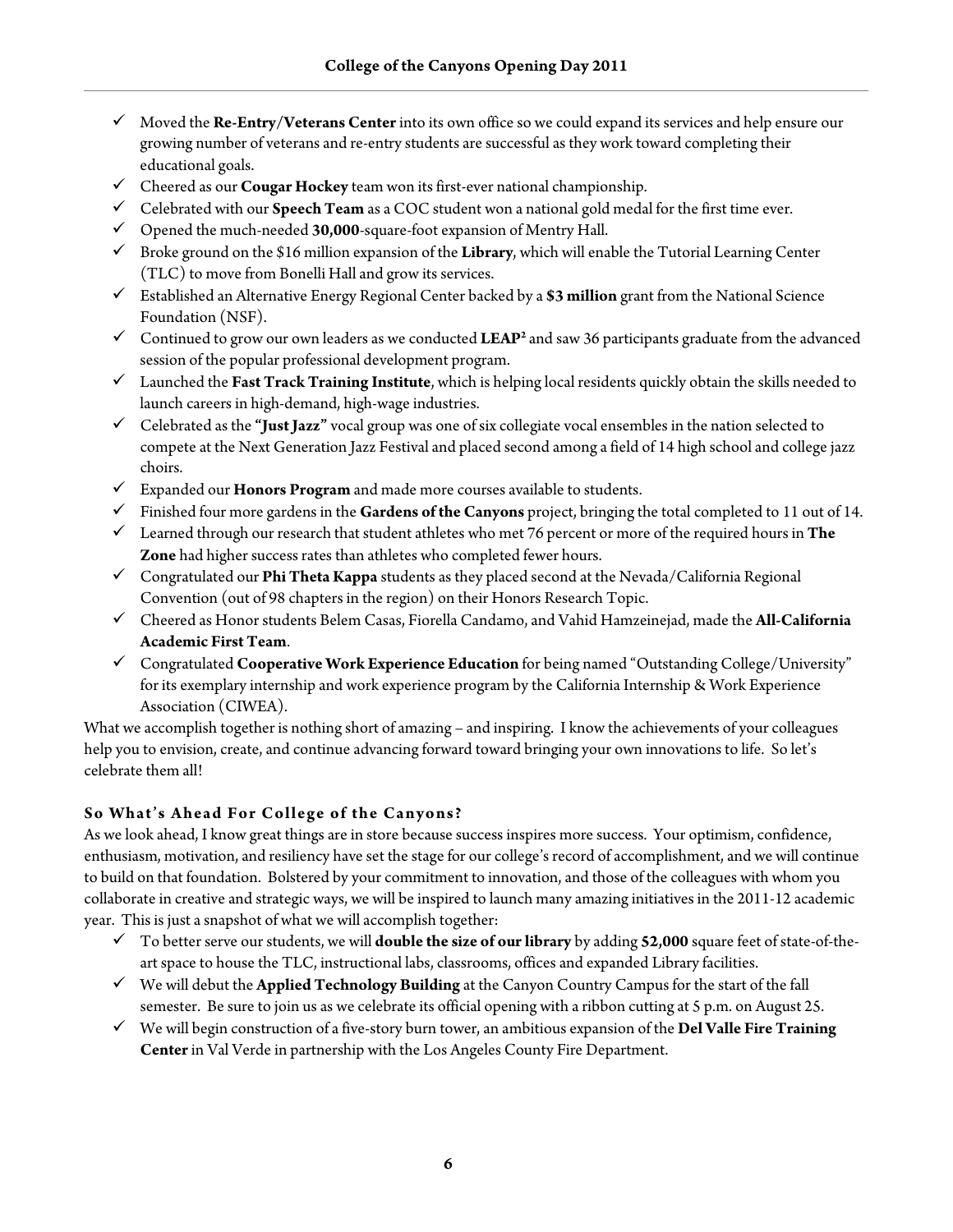- $\checkmark$  We will tear down the nearly 30-year-old Administration Building and begin construction of a two-story, state-ofthe-art **Student Services/Administration Building** that will bring key services to students together in one location, and house more than double the number of employees in the current building.
- $\checkmark$  We will work on a Habitat for Humanity Project that will benefit local veterans.
- The **University Center** will expand its menu of offerings with new degrees:
	- o BS Engineering CSULA
	- o MS Social Work CSUN
	- o BS Social Work Brandman
	- o BA Interdisciplinary Studies Brandman
	- o BA Pre Law Brandman
	- o BA Paralegal Studies National
	- o MS Criminal Justice National
	- o Board Certified Behavioral Analyst Credential National
- We will offer three **upper-division engineering classes**in partnership with Cal State Los Angeles in the University Center's new engineering lab .
- We will debut **new degree/certificate options**in Environmental Studies, Environmental Science, Risk Management and Insurance, Geographic Information Systems, Plumbing Technology, Commercial Dance, Semiautomatic Welding, Laser Welding, Metal Fabrication, Pipe Welding, and Welding Automation.
- $\checkmark$  We will offer new classes in solar and alternative energy technology, including Introduction to Energy Technology, Solar Photovoltaics Systems and Solar Thermal Systems.
- We will offer the Skills for Healthy Aging Resources and Programs (**SHARP**) certificate program, which will provide the skills and knowledge needed to begin delivering various types of evidence-based health promotion (EBHP) strategies to older adults in a variety of health care settings.
- The **Fast Track Institute** will build on its momentum and launch two new classes– Model Building and Commercial Photography – and continue to develop other offerings like, Operating Room Nurse lecture series, Fire Tech certifications, and Security Guard certifications.
- $\checkmark$  We will continue to explore innovative ways to expand access to higher education and resume our work on trying to pass **Assembly Bill 515**, which would enable us to offer for-credit extension courses.
- The **SBDC** will apply for designation as a center specially equipped to assist technology-focused businesses and entrepreneurs.
- We will expand the award-winning **Associate Program**, a unique professional development opportunity available to adjunct faculty.
- $\checkmark$  We will expand our welding program and offer training in robotic welding.
- $\checkmark$  We will add more **mini-grants** through the Foundation to support faculty innovation in the classroom.
- $\checkmark$  We will launch a new partnership with Henry Newhall Memorial Hospital to help train Licensed Vocational Nurses (LVNs) to become Registered Nurses (RNs).
- Through a generous grant of \$343,474 from the **Simms-Mann Family Foundation**, we will establish a think tank at College of the Canyons designed to advance the knowledge of infant and toddler development for community college early childhood educators.
- We will launch an ambitious capital campaign to construct an on-campus location for the **Institute for Culinary Education** (iCuE) on the Valencia Campus.
- $\checkmark$  At the Canyon Country Campus, we will enhance community partnerships with new and innovative events such as a gardening series and the establishment of our new "Outdoor Research Garden" for Environmental Science majors and others.